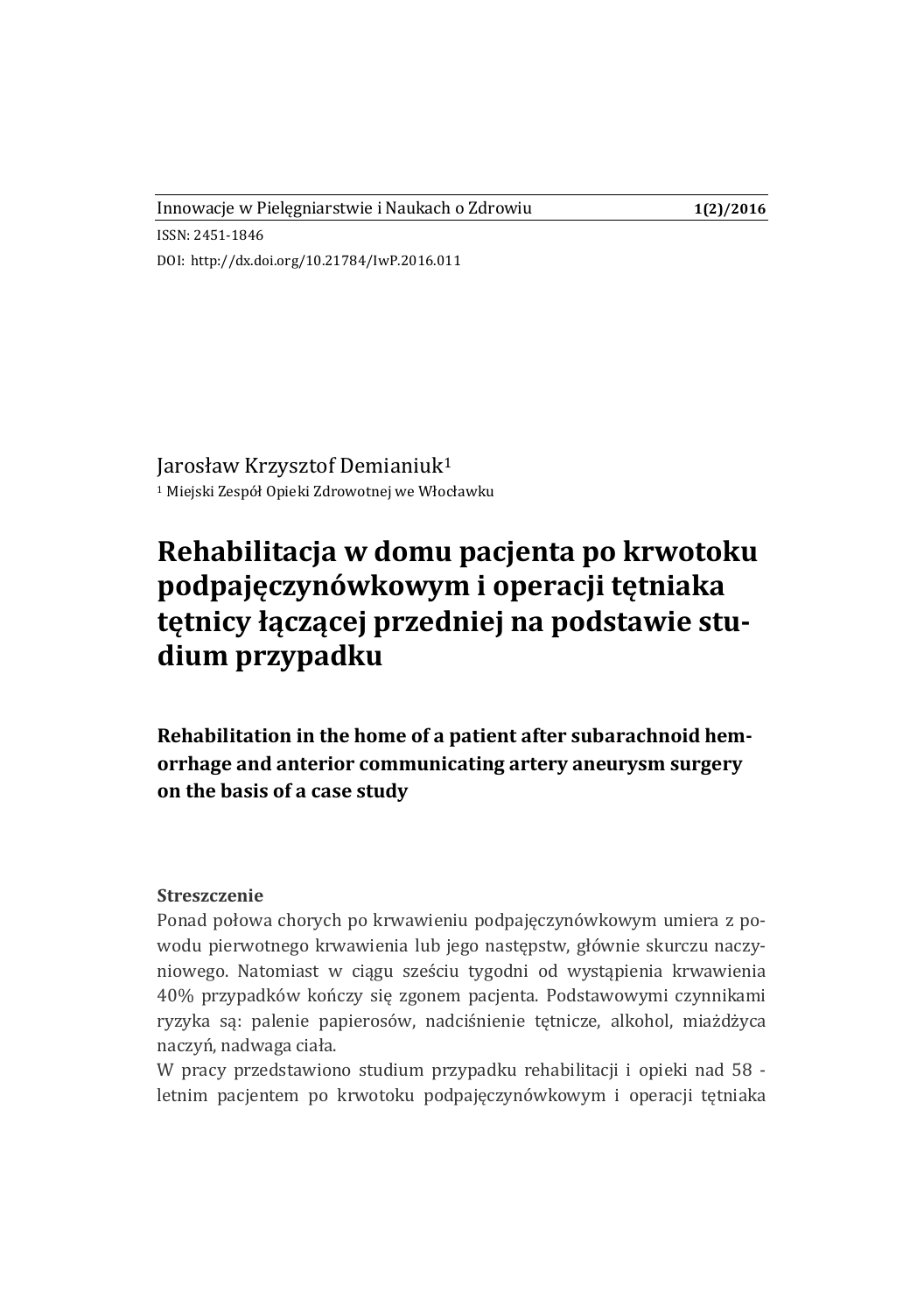tętnicy łączącej przedniej. Trudności w codziennym funkcjonowaniu pacjenta wynikają z obecnej sytuacji zdrowotnej oraz konsekwencji przebytego zabiegu pooperacyjnego. Warunkiem sukcesu w usprawnianiu chorego jest systematyczny i długotrwały proces leczniczo – pielęgnacyjno - rehabilitacyjny z pełnym zaangażowaniem całego zespołu.

Celem pracy jest przedstawienie procesu rehabilitacji w domu pacjenta po operacji tętniaka tętnicy łączącej przedniej oraz efektywności działań zespołu terapeutycznego.

### **Abstract**

More than half of patients with subarachnoid hemorrhage die from the initial bleeding or its consequences, mainly vasospasm. However, within the six weeks after the bleeding onset, 40% of cases are fatal for patients. The main risk factors include: smoking, hypertension, alcohol, atherosclerosis, and body overweight.

The paper presents a case study of rehabilitation and care for a 58 - year old patient after subarachnoid hemorrhage and surgery of the aneurysm of anterior communicating artery Patient's difficulties in everyday functioning result from the current health condition and from the consequences of the post-operative treatment. The success in improving patient's physical abilities depends on a systematic and long-term process of healing-carerehabilitation and full commitment of the whole team.

The aim of the study is to present the process of rehabilitation at home of the patient after surgery of the aneurysm of the anterior communicating artery and the effectiveness of activities performed by the therapeutic team.

**Słowa kluczowe:** rehabilitacja, tętniak, udar krwotoczny

**Keywords:** rehabilitation, aneurysm, stroke hemorrhagic

### **Introduction**

Cerebral aneurysm arises from the brain artery walls disorders, usually in the arterial of brain basis. When the aneurysm suddenly bursts, it is followed by hemorrhage into the subarachnoid space or to the brain, which is recognized as the hemorrhage stroke. If bleeding is not extensive, pain may persist for several days. Severe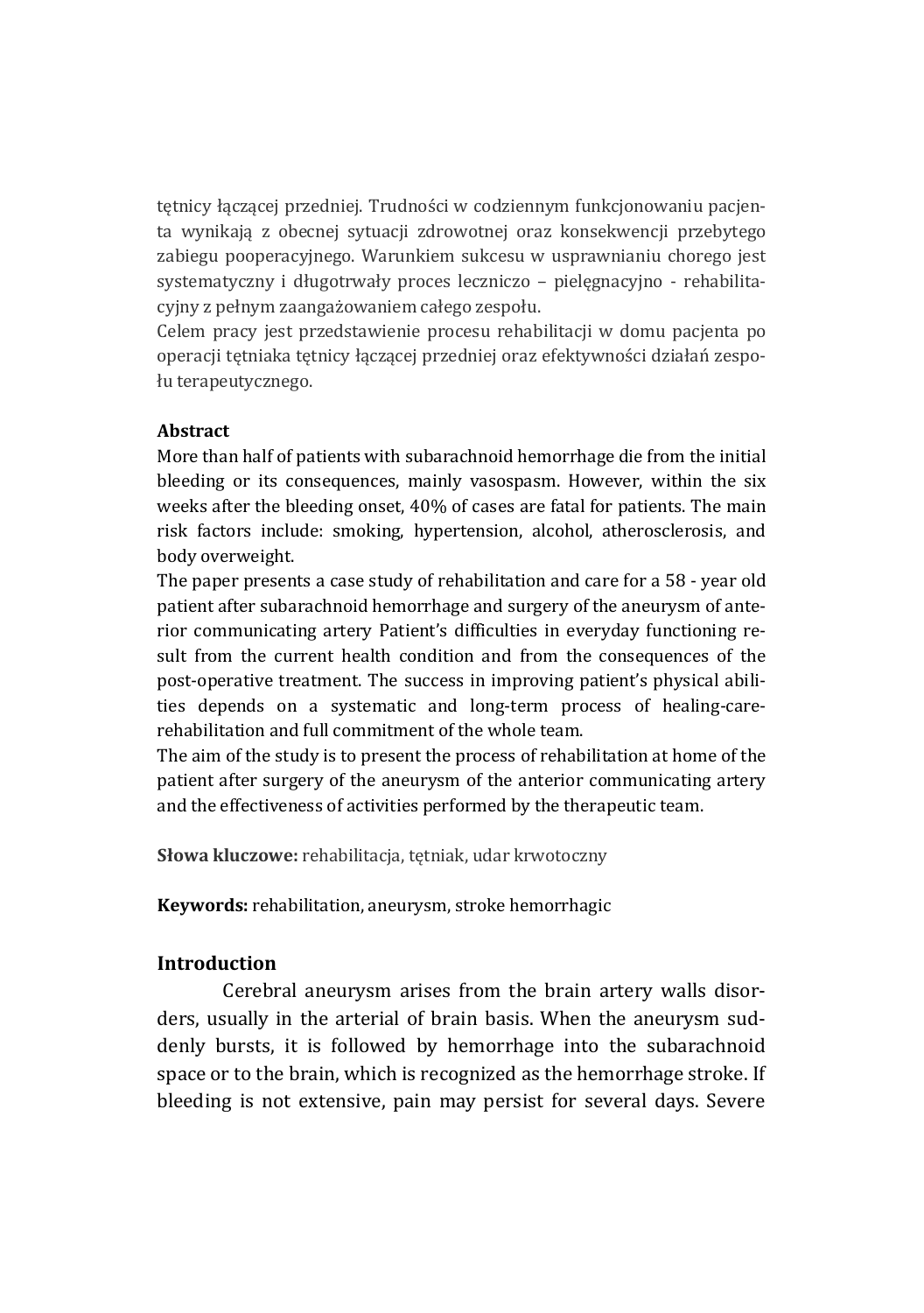hemorrhages usually have a rapid course. This can cause severe disturbance of consciousness, and in many cases, death of the patient. Large brain aneurysms, pressing specific nerve endings can produce clinical signs such as paralysis of the muscles which move eyeballs, the pressure onthe optic nerve with the reduced visual area, or progressive visual impairment. Apart from severe pain that may radiate to the neck or around the eyeball, there appear nausea and vomiting as well as loss of consciousness.

The causes of cerebral hemorrhages have a complex basis.

Following chronic hypertension there occurs arteriopathy in form of structural changes in the small resistance arterioles. They consist in the formation of microaneurysms and lipohyaline segments, which result in the weakening of the arteriole walls and in an increase of their susceptibility to a rapture. This occurs particularly in a sudden increase of blood pressure. These changes relate mainly to the arterioles supplying blood to the striatum, hill, mostui cerebellum.

In the elderly, in the middle layer of small arteries there comes to the formation of amyloid angiopathy. It is the reason for the hemorrhage in the lobar-frontal, parietal or occipital location, and more rarely the cause of subarachnoid hemorrhage.

A significant cause of cerebral hemorrhages includes vascular malformations: aneurysms, arteriovenous malformations and cavernous hemangiomas. A rupture leads to subarachnoid or meningocerebral hemorrhage. Sometimes there occurs intracerebral hemorrhage in the case brain tumors diagnosis - primary and metastatic, being the reason for lobar hemorrhage.

In the course of hematological diseases (leukemia, hemophilia, thrombocytopenic purpura) there occur clotting disorders, which is also the case when anticoagulants (heparin, acenocoumarol) and antiplatelet medicines (aspirin) are applied, leading to hemorrhagic outbreak - sometimes of multiple nature.

Haemorrhagic disorders of the brain take the following clinical forms: intracerebral hemorrhage with transient focal symptoms, usually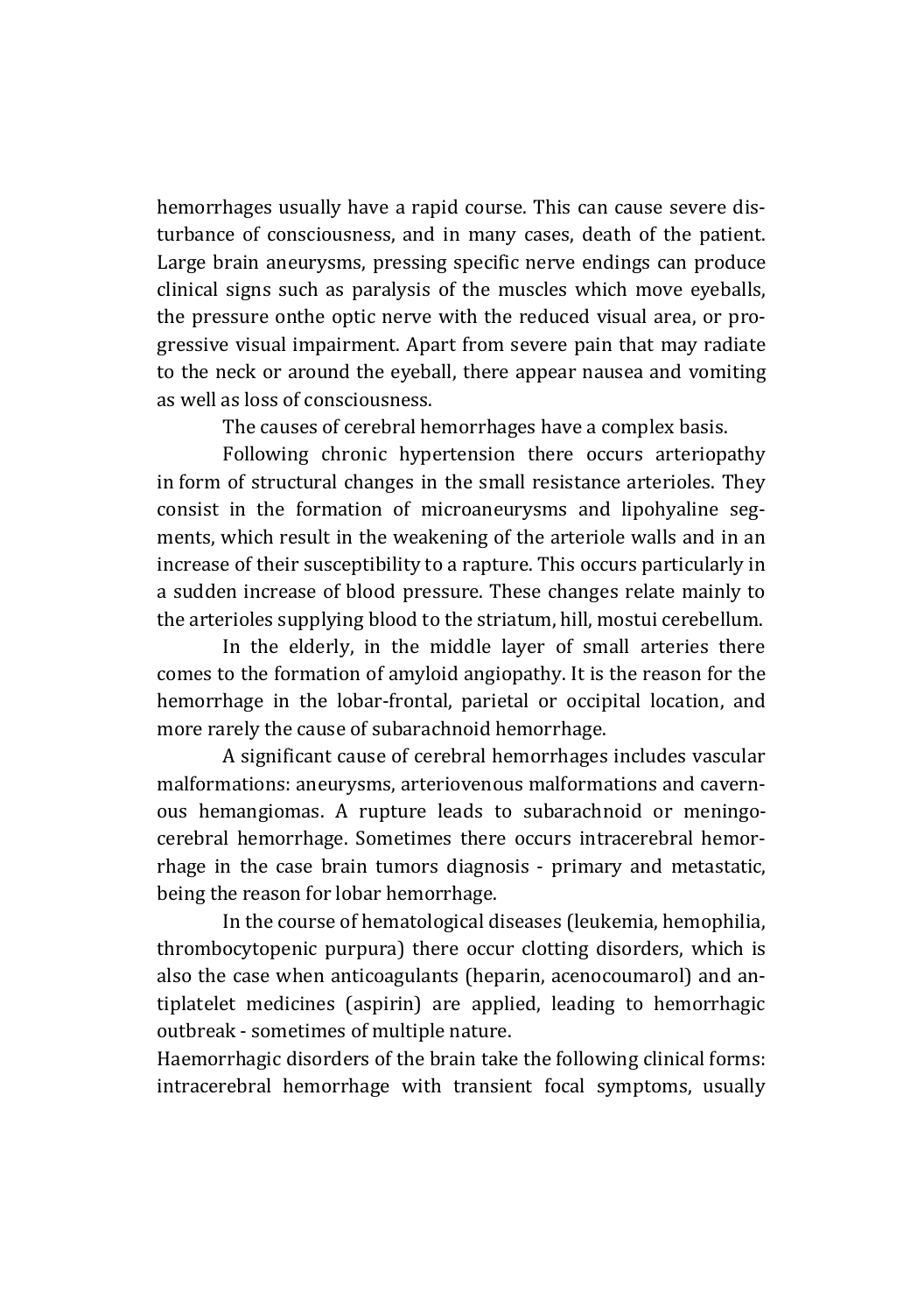runs without loss of consciousness, intracerebral hemorrhage with persistent depletion symptoms and subarachnoid hemorrhage [1].

The clinical image of hemorrhagic stroke depends on its location and size:

- Hemorrhage into deep subcortical structures is most often related to the putamen or to the hill. With the occupation of the putamen there occurs contralateral hemiparesis or hemiplegia with dysesthesia. In the case of haemorrhage of the hill there dominates sensory hemiparesis disorders, symptoms are accompanied by a headache, vomiting, and in the case of extensive bleeding by increasing disorders of consciousness.
- hemorrhage may, depending on its location, lead to hemiparesis, semi-sensory disorders, semi-amblyopia and aphasia, as well as to a headache and vomiting.
- Hemorrhage to the cerebellum is characterized by impaired balance, hemior quadriplegia ataxia, dysarthria, headache, vomiting and by rapidly growing disorders of consciousness.
- Hemorrhage to the pons–is accompanied by the quadriparesis paresis or paralysis, impaired associations, of the eyeballs look and by a rapidly growing disorder of consciousness.
- Subarachnoid hemorrhage is characterized by a sudden intense headache, often in the occipital, meningeal symptoms, and sometimes by disorders of consciousness.

The clinical condition of the patient and the severity of subarachnoid hemorrhage is determined on the BotrrellScale of 1956 as modified by Hunt and Hess 1968. It is characterized by division into five clinical degrees:

-I - degree – the patientis conscious, headache, meningeal symtoms,

-II - the patient is conscious, severe headaches, significant meningeal symptoms, cranial nerve damage,

- III - drowsiness or obnubilation, hemiparesis focal symptoms,

- IV - coma, paralysis or hemiplegia, vegetative symptoms,

-V- Coma, decerebration apex.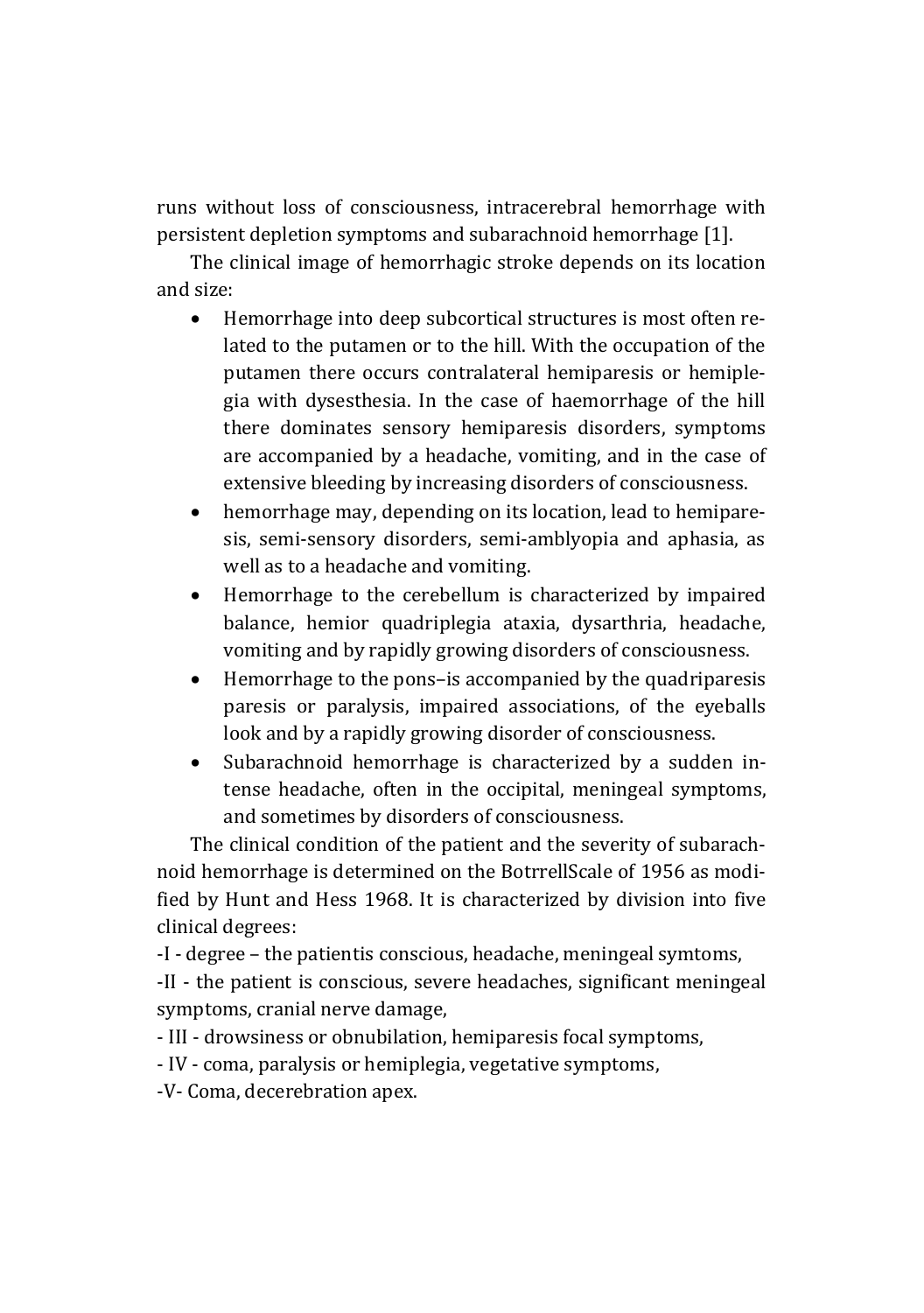With the first and second clinical degree of severity of the bleeding symptoms the patient is directed within 24-48 hours to a centre, where after the performance of angiography and identification of an aneurysm the patient is subject to surgery treatment. In the third, fourth and fifth degree - surgical treatment is postponed until improvement occurs [1].

In the case of identifying a brain aneurysm, immediate targeted treatment should be applied. The course of possible disorders is unpredictable and there is always a risk of a rupture. With the conservative treatment of a bleeding aneurysm, the mortality rate in the case of massive bleeding is very high, 80-90%. Treatment of this type must lead to decompression and surgical draining of the hematoma. Often, there is a need for early surgery before significant brain swelling develops. Another solution in the treatment is to operate on at the beginning of the second week of the disease,in the cases where an improvement in breathing, general condition of the patient and in the state of consciousness has been achieved.

Deep disorders of consciousness, impossible to control shock, severe diabetes, uremia - are absolute contraindications to a surgery. The results of surgical treatment of hemorrhage in the case of contraindications are not very effective. According to the statements of some authors mortality during surgery treatment ranges 25 - 70% [2].

One of the key elements in dealing with the patient after a stroke is to provide continuous, comprehensive complex psychomotor rehabilitation adapted to patient's abilities. According to the definition, rehabilitation is a process through which people with disabilities resulting from a stroke or other illness regain their abilities to function. If their full regaining is not possible to achieve, they gain then optimal physical, mental, social and professional chances, and can return to the appropriate environment compliant to their choice. Rehabilitation is not only improving the disabled person. Its scope covers all the elements affecting the quality of life, including the res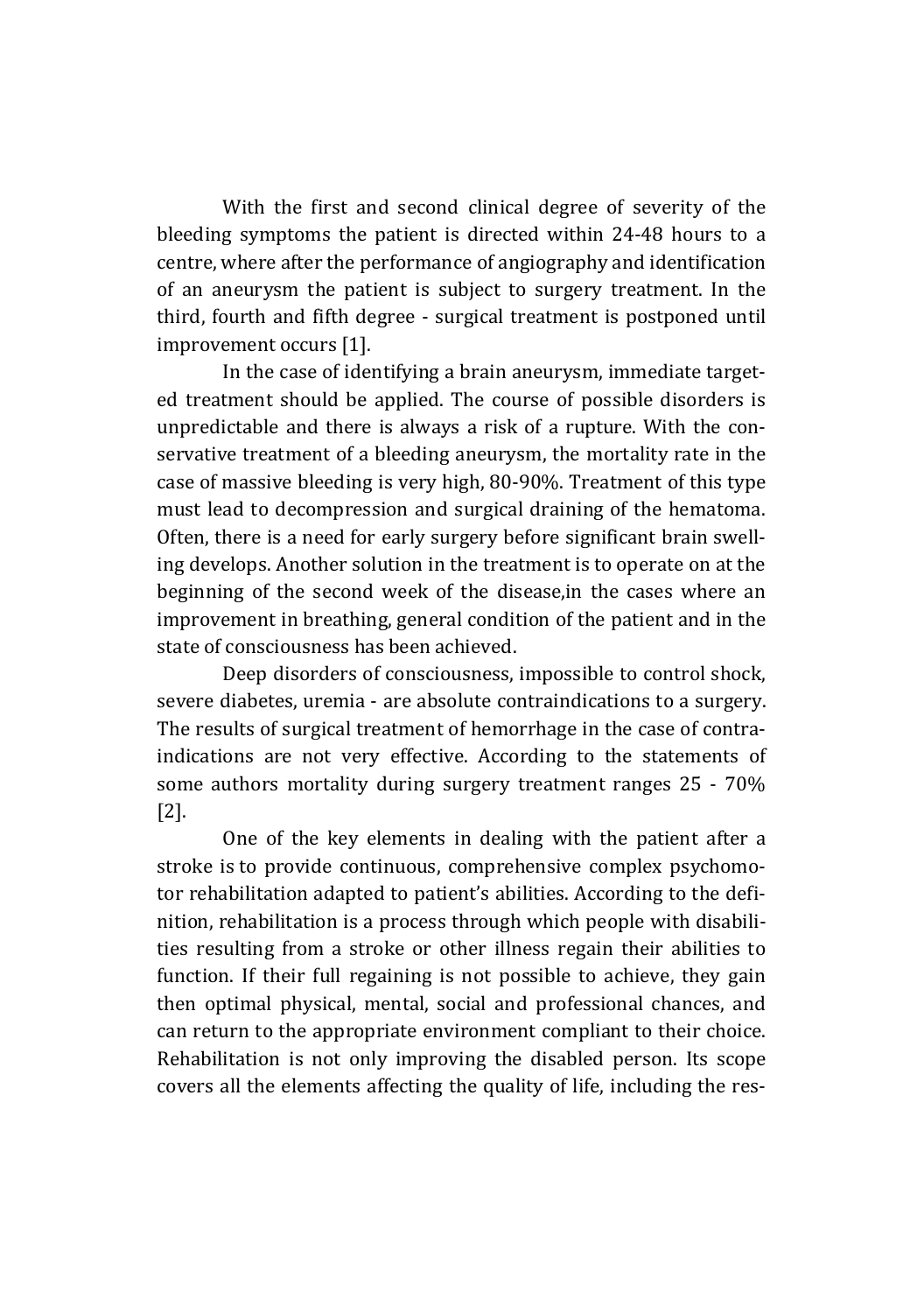toration of relations between patients, their families and friends. Rehabilitation includes, apart from physical fitness, the psychological, emotional and social realm of patient's functioning. Patient after a stroke expect that as a result of rehabilitation the maximum degree of physical and mental independance will be achieved. The patient should strive to achieving functional independence not only in a hospital environment, but above all, at home and in their social group. This means that the treatment should include every aspect of life, becoming a part of routine activities.

Stroke is a major cause of disability in the adult population. Rehabilitation of the patient is time consuming, costly and requires professional preparation of the therapeutic team members. It is an active and ongoing process that begins during patients' hospitalization and is also continued after their return home. Treatment of stroke is initially focused on saving the patient's life and their subsequent improvement. It is important to start the patients and to return them tovertical position. With hemorrhagic strokes one should be even more careful than in dealing with patients with ischemic stroke. The period of immobilization in ischemic strokes lasts 2-3days, after the embolism for three weeks, whereas after hemorrhagic stroke about 3-4 weeks. Getting the patient up should be cautious due to the likelihood of a recurrence of bleeding. The fastest verticalization is implemented after stroke generated the occurrence of blood clots, a little later after embolism, and the latest after strokes. In the case of hemorrhage sitting the patient is implemented in week 5, whereas getting up and verticalization at week 6 after the stroke [1].

The aim of the study is to present the process of rehabilitation at patient's home after surgery of anterior communicating artery aneurysm and the effectiveness of medical actions.

#### **Case presentation**

The patient being a man aged 58, living in the city with his wife. Children grown up, self-independent. By last January profes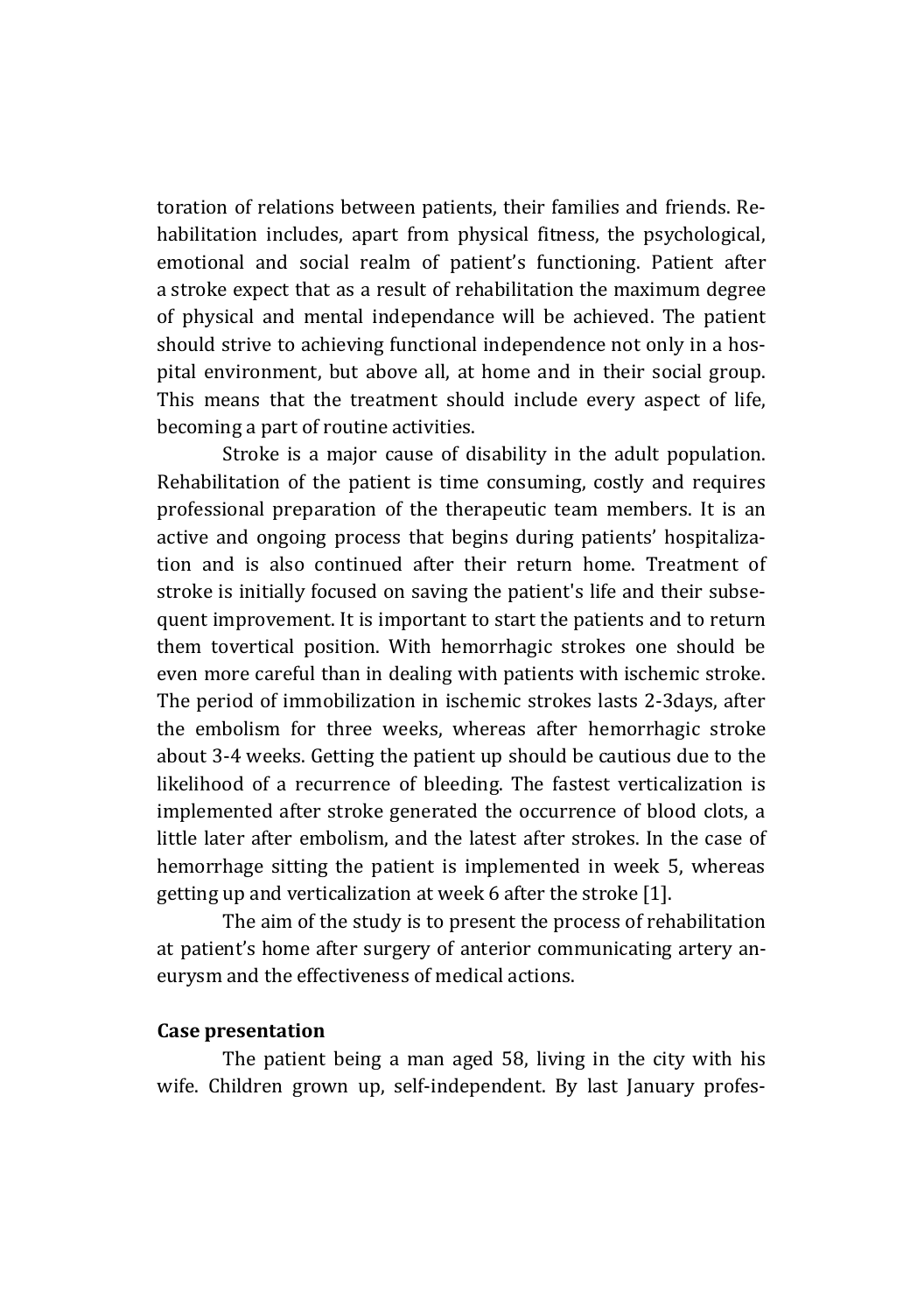sionally active. He worked in a large plant, at the production line. He did not smoke cigarettes, but overused alcohol, drinking every day. Often he wasted his whole salary on alcohol which resulted in further social problems. In family life there prevailed a period of peace and stability because the patient had stopped drinking. The period of abstinence lasted for five years, but the patient returned to the habit again.

In January this year the patient was admitted to hospital with the diagnosis: massive subarachnoid haemorrhage from anterior communicating artery aneurysm. On admission, the patient was conscious, sleepy, with limited logical-verbal contact, without apparent paralysis, Glasgow Coma Scales = 12points (Eay 3, Verbal 4, motor 5) Hunt Hess III group - that is, drowsiness or lightheadedness focal hemiparesis symptoms. The CT scan of the head [3] - a massive SAH (Eng. Subarachnoidhemorrhage) with a puncture to the ventricular system (IV group by Fisher), angio-CT ACoA aneurysm (anterior communicating artery – lat. arteria communicans anterior). The patient was hospitalised for urgent surgery. The procedure was performed on the first day of ing in hospital. By means of right-sided pterional craniotomy, anterior communicating artery aneurysm was clipped. The perioperative course was complicated because of patient's higher temperature.

The patient in general and neurological condition as on admission without paresis, periodically mentally and physically stimulated, was transferred to the neurosurgery ward for further treatment. The patient was conscious, but verbal contact was not possible. He was breathing through a tracheoscopic tube, in the airway moderate retention of secretions was found. The patient was fed by means of a nasogastric tube, with high protein and energy diet applied. The patient stayed in bed on a anti- decubital mattress, to avoid changes to the skin. The patient used the Foley catheter.

The interview made it possible to establish that the family presented an incomplete caring capacity–other persons' involvement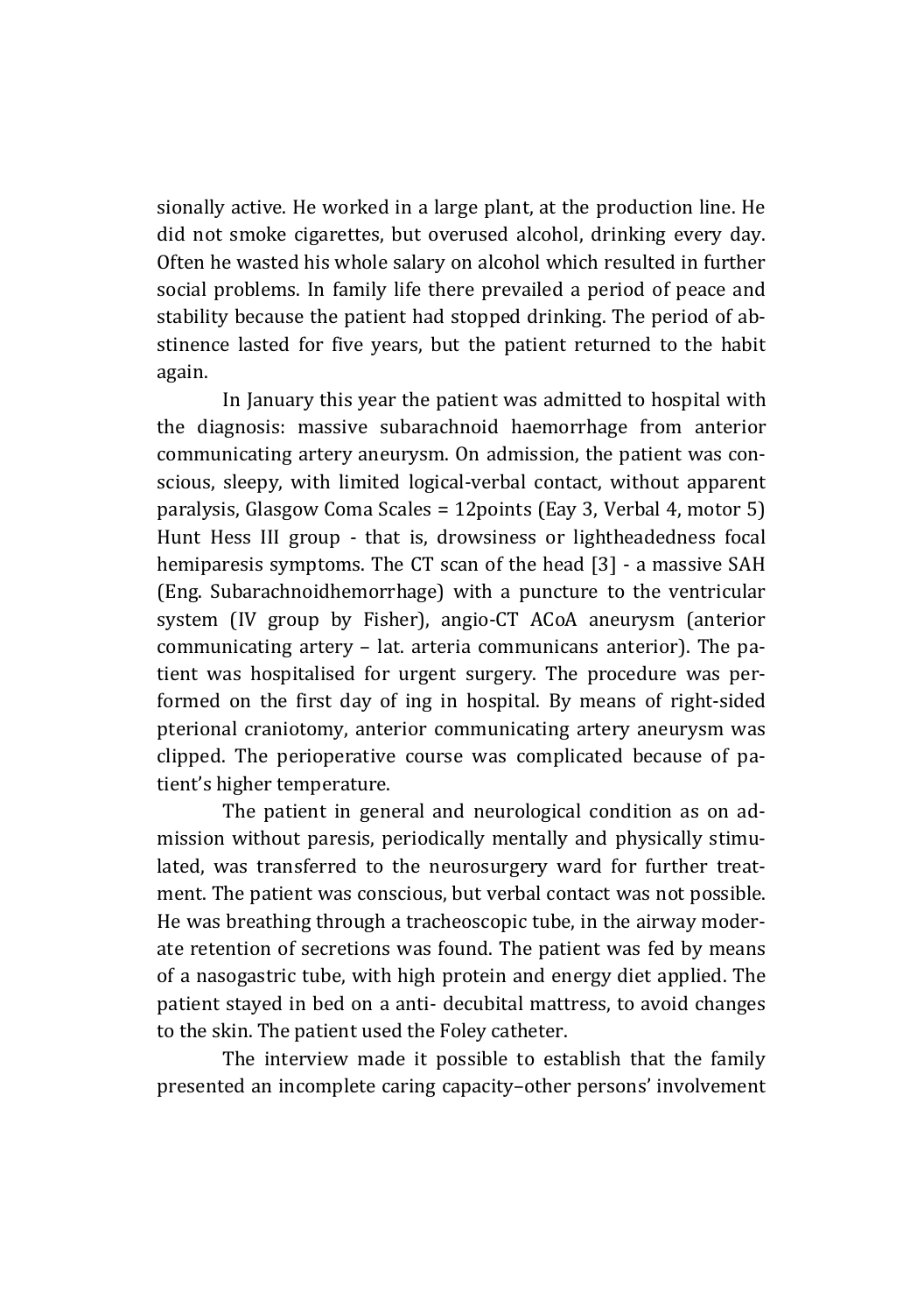is necessary, as the patient has to be provided with a continued nursing care. In the assessment of the patient on the Barthel Scale 0 points were indicted. Although the patient's wife in not employed anywhere, but she is systematically treated due to complaints regarding the backpain. Patient's housing situation was assessed as 10 points including three categories: A –a very good situation 0-4 points B. Good situation : 5-10 points. C - bad situation: 11-25 points.

In February, the patient had the PEG installed. The surgery was carried out without any complications and the probe was clear. The patient was fed with the Nutrison Protison and Nutrison Protein Plus industrial diet.

On the discharge day from hospital there was performed again CT of the head without contrast that showed that there were postoperative visible changes after the anterior communicating artery aneurysm surgery in the skull bones on the right side and 1-2 vascular clips projected in the artery. As compared to the previous test, a clear progression of ischemic changes particularly large in both parietal lobes, and to a lesser extent - the frontal and occipital ones. Currently, clearly extended ventricular system ( Huckman Index approximately 1. Verticle III 17-19mm) with the characteristics of leakage of cerebrospinal fluid, which indicates active hydrocephalus. Posterior fossa structures within normal limits. Mucosal thickening in the left maxillary sinus and in the sphenoid sinus.

Possible complications in the current situation of the patient can be divided into early and late.

The early include:

- vascular spasms,
- cerebral edema, cytotoxic or vascular,
- death,
- epileptic seizures,
- cardiovascular disorders,
- neurogenic pulmonary edema,
- water and electrolyte disorders.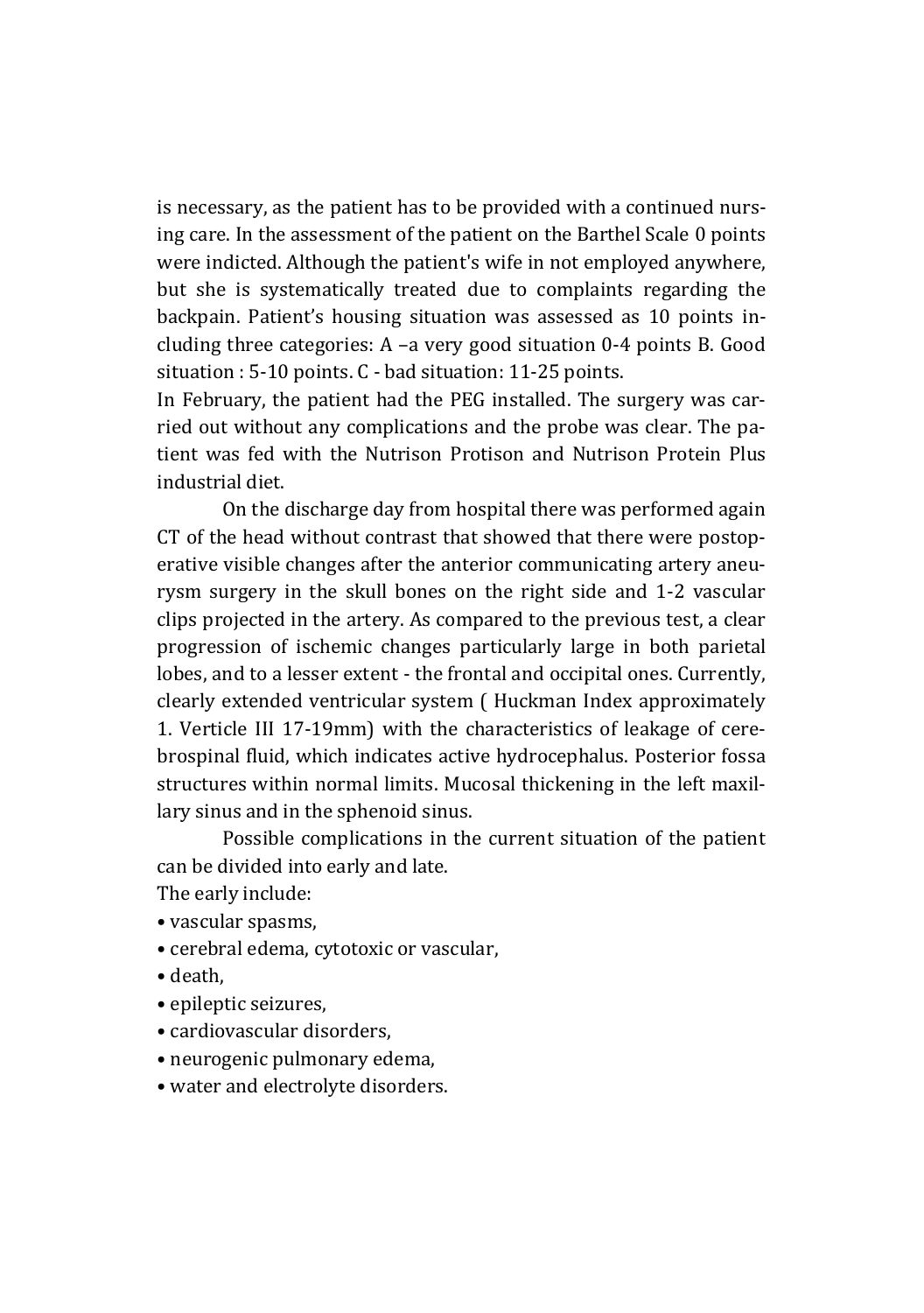Late complications include:

- swelling of the brain,
- epileptic seizures,
- normotensive hydrocephalus.

Recommendations for the patient in the dischard card:

Decubital prevention, vital parameters monitoring, changing dressings round the PEG, looking after the tracheotomy tube, suctioning secretions from the bronchial tree using electric sucker.

The model of patient's rehabilitation at home resulted from the identified problems regarding the patient and his family.

I. As a result of subarachnoid hemorrhage there followed a complete and prolonged immobilization of the patient.

Aim of improvement - prevention of adverse effects of immobilization.

Actions:

- the use of an electrically controlled bed, allowing the use of different positions during rehabilitation,
- the use of appropriate facilities (rollers, wedges, supports, ladders, tapes) that allow to lay the patient properly and functionally, preventing skin abrasions, contusions and improve comfort of laying [8],
- Use anti-bedsore mattress of variable pressure,
- prevention of pressure ulcers by systematically varying the patient' position, by a physiotherapist, a wife or a nurse, depending on who is staying at the time with the patient [8],
- due to the emergence of pressure ulcers laser therapy was applied,
- preventing the appearance of contractures, muscle atrophy, mobility restrictions by applying exercise and laying positions [8],
- carrying out systematic rehabilitation at least 3-4 times a day,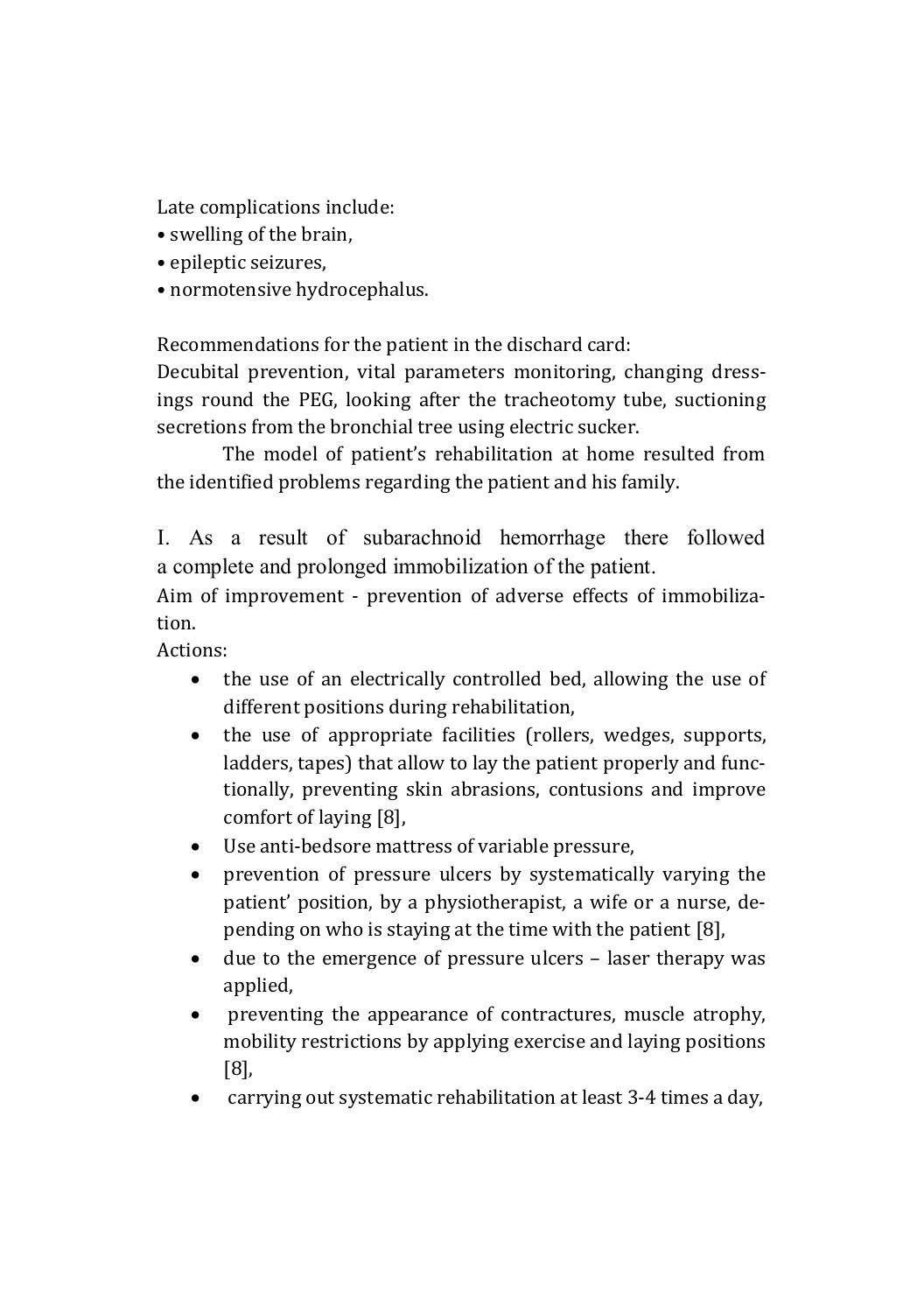- chest percussion,
- applying massage to stimulate blood circulation and nutrition of the skin,
- drawing attention of the family to the need for systematic actions related to the health of the whole body of the patient (oral hygiene, shaving, washing head, hair cutting, moisturing and nourishing the skin of the patient with particular emphasis on areas prone to pressure, abrasions, sores, to making beds carefully, folds and roughness aligning, taking care of clean and dry underwear, pajamas and bedding),
- analysis of the way the family follows the recommendations on nutrition (application of high protein, high-energy diet, in order to prevent pressure sores as a result of deproteinization and malnutrition).

II. Lack of acceptance of disability and loss of control over one's own body.

Aim of improvement - showing the patient and the immediate the effects of work of the entire team, providing support to patients and their families, positive motivating.

Actions:

- motivating the family to overcome difficulties, not taking hope away from them,
- help in finding the sense of life of the patient and his family,
- neuropsychological rehabilitation [9],
- making the family and the patient aware of the disease, consequences,
- planning the improvement and rehabilitation with the patient's family,
- explaining to the family and patient doubts associated with the disease, treatment and rehabilitation,
- if necessary, the use of professional psychiatric and psychological assistance[10],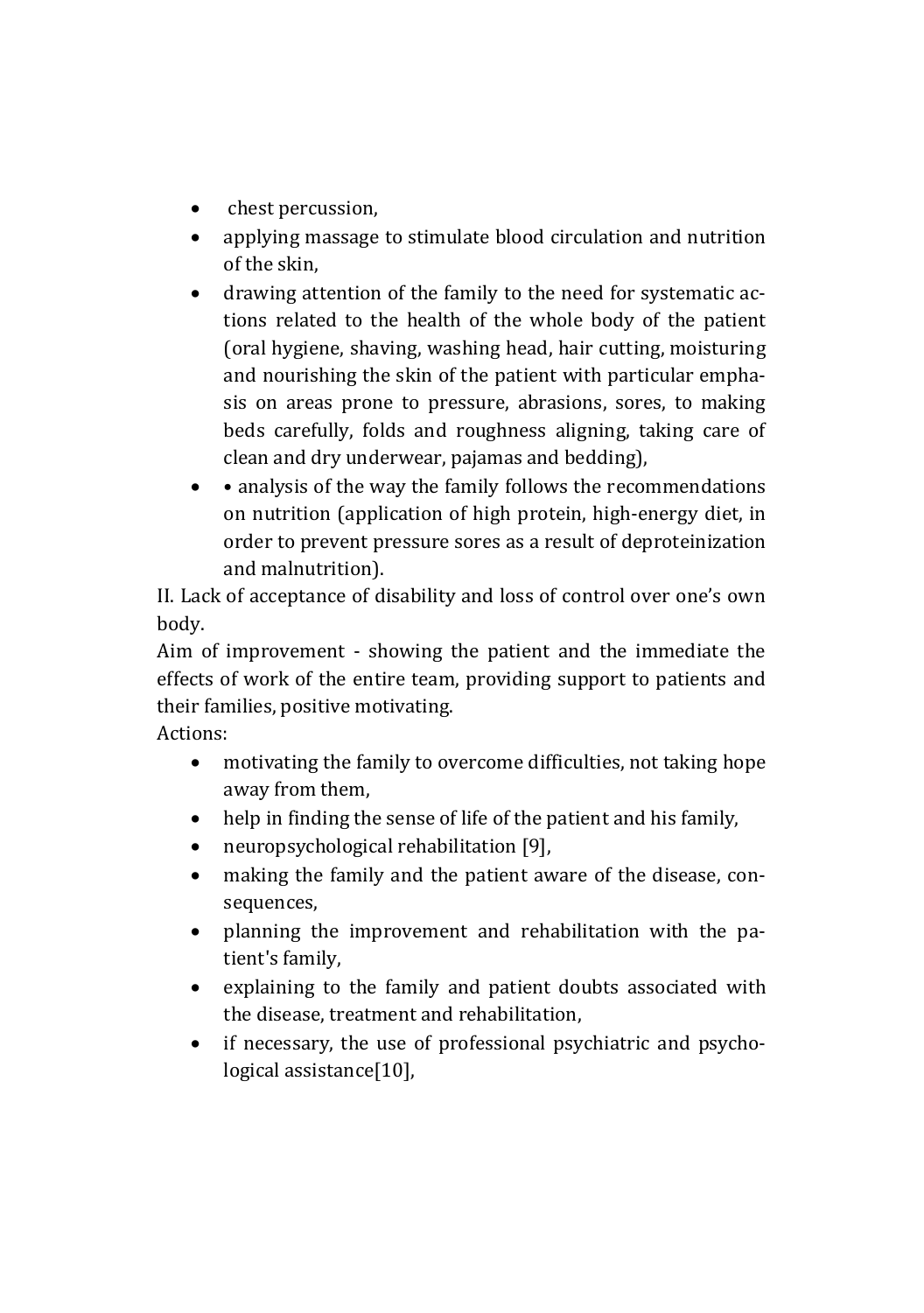- possible use of drugs prescribed by the doctor to improve mood and well-being of both the patient and caretakers [11],
- maing social and professional integration easier [12],
- passive exercises, exposure to yellow light from bioptron lamp as antidepressant.

III. Neurogenic disorders of urine associated with subarachnoid hemorrhage.

Aim of improvement - prevention of abnormal complications. Actions:

- drawing attention of the family to the activities related to prevention of urinary tract infections (taking care of personal hygiene of the patient, potency of the Foley catheter while following principles of asepsis and antisepsis, proper nutrition of the patient),
- introduction of rehabilitation of bladder automatism (hyperreflectorive) by: suprapubic tapping, passive flexion of the lower limbs [13],
- in the case of autonomous bladder (a-reflectorive) performing exercise strengthening stomach muscles, the muscles of the pelvis and abdomen [13].

IV. The risk of thromboembolism caused by prolonged immobility of the patient.

Aim of improvement - prevention of complication. Actions:

- improvement of lower and upper limbs, carrying out passive exercise to improve circulation,
- prevention of contractures in the hip, knee, shoulder and elbow joints,
- massage of upper and lower limbs towards the heart,
- laying of the lower and upper limbs higher to facilitate the venous blood return to the heart [1].

V. The risk of complications from the respiratory tract.

Aim of care -Preventing complication.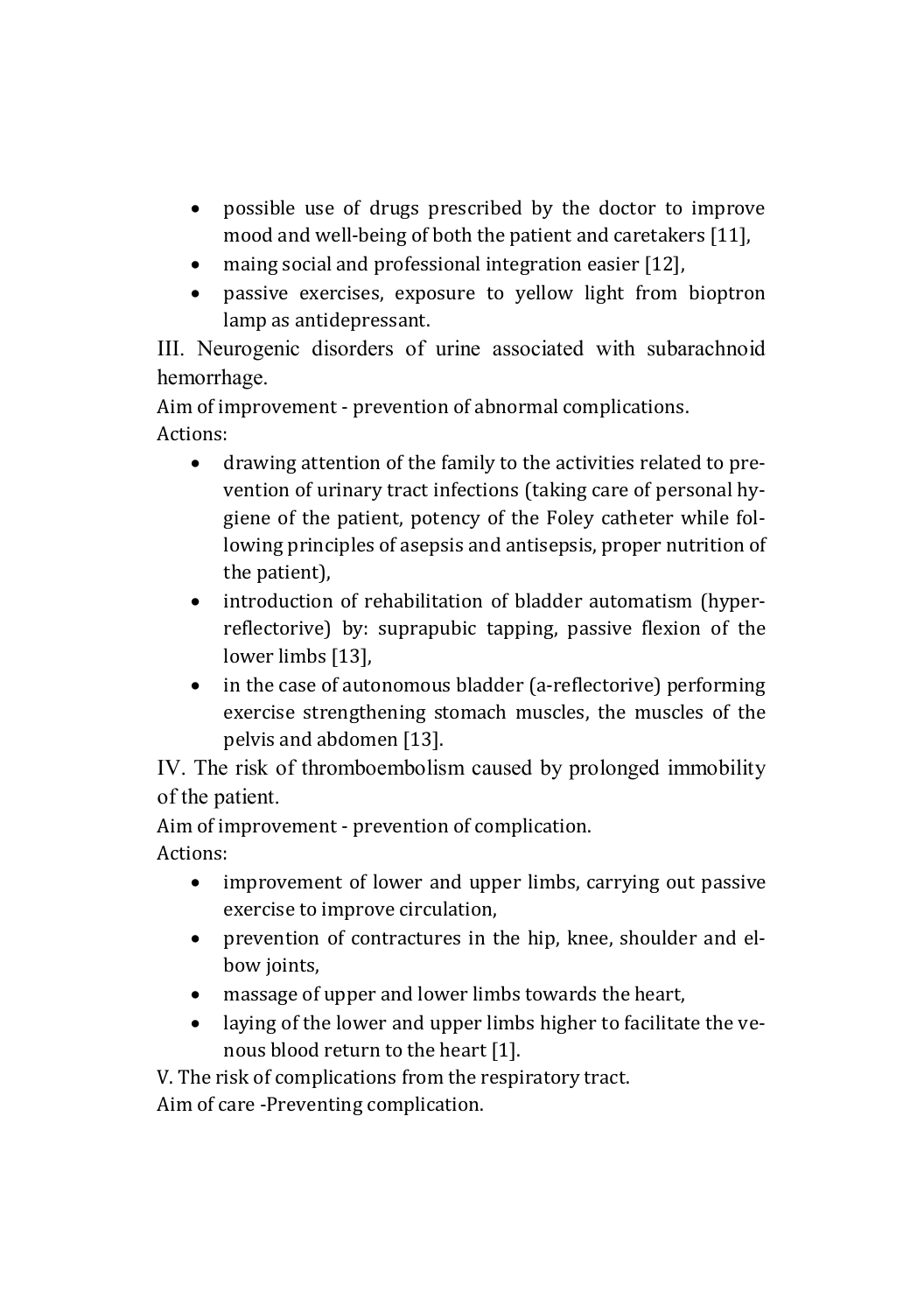Actions:

- using laying positions, facilitating expectoration of secretions from the bronchial tree [13],
- chest percussion in order to clean the bronchial tree,
- degumming residual secretions from the bronchial tree using electric sucker,
- passive breathing exercise [8].

VI. The possibility of hemodynamic changes due to the aneurysm post surgery condition.

Aim of care – preventing the emergence of disorders that could threaten the patient's life.

Actions:

- monitoring vital signs parameters [1],
- controlling diuresis.
- observing the appearance of the patient's skin, its color, temperature of the body, the appearance of edema.

## **Discussion**

The model of rehabilitation in the home of the patient's after the subarachnoid hemorrhage and the surgery of an aneurysm of the anterior communicating artery was created on the basis of a case study. There were taken into consideration and analyzed typical symptoms of subarachnoid bleeding, which might include: electrifying headache (reported by patients as if they had been kicked in their head [4], or the worst pain in life lasting from a few seconds to several minutes). This pain often pulses towards the occiput [5], where one third of patients do not experience any other symptoms besides the characteristic headache. Suarez indicates that in one out of ten patients who come to the doctor with similar headaches there is later diagnosed subarachnoid hemorrhage. There may appear vomiting, and 1 out of 14 patients has epileptic seizure. Other symptoms of hemorrhage also include confusion, decreased consciousness or even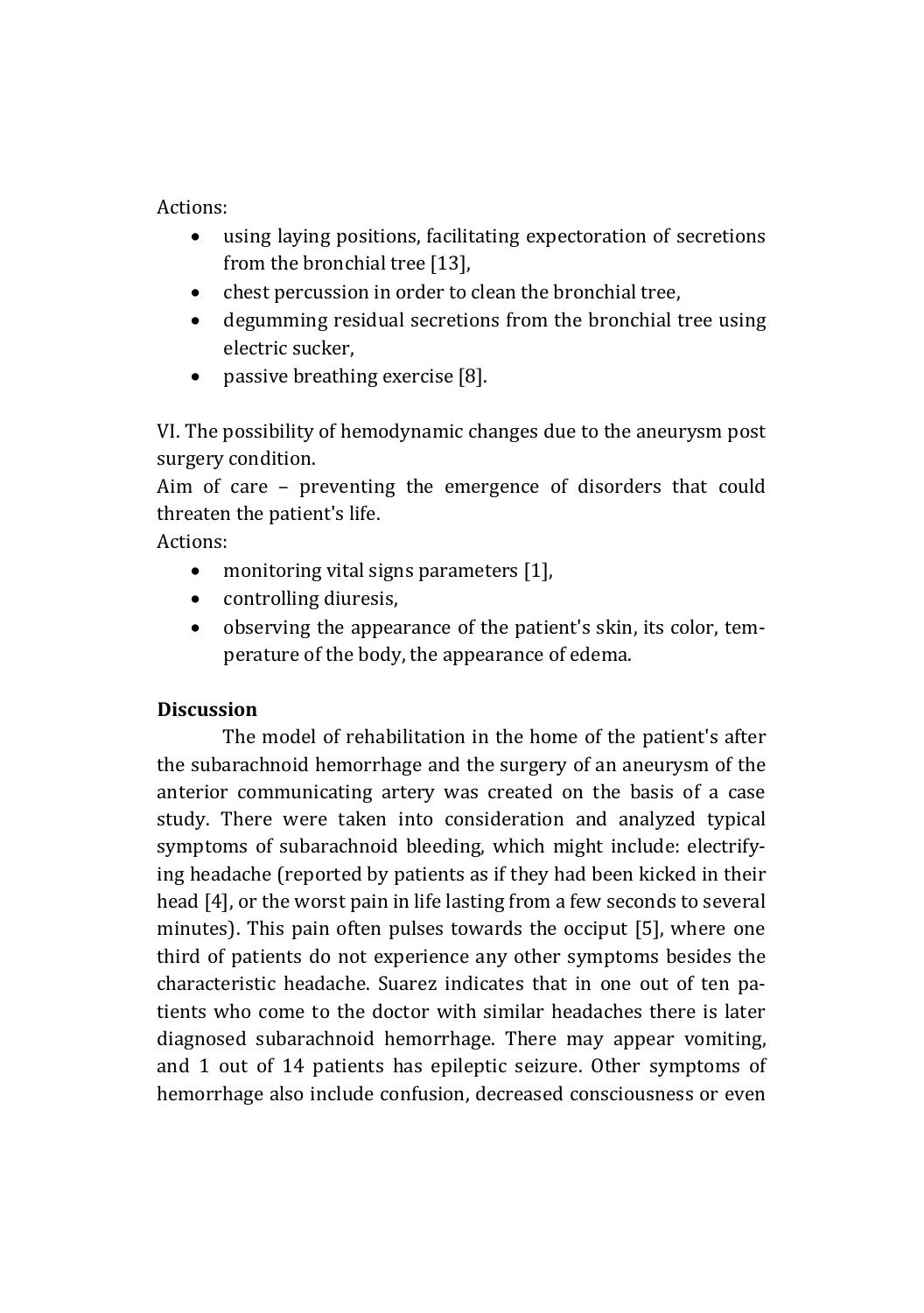coma, neck stiffness and other meningeal signs [6]. However, Murray Long more indicated that the stiffness of the neck usually occurs about six hours after the occurence of bleeding [7].

A good model of rehabilitation in the patient's home after subarachnoid hemorrhage and anterior communicating artery aneurysm surgery is closely linked with external and internal factors. Improvement is the starting point for further actions aimed at improving each activity. Systematic training is of great importance, as otherwise the progress of achievements in improving the patient will be inhibited or even reversed [14].

In the illustrated case, the efficiency of patient's functioning is very limited. Assessing the progress of the patient in the scope of therapeutic-nursing-rehabilitating activities one should always refer to the initial situation and notice the changes made. This shows therefore the degree of implementation of guidelines of the model of care adopted by the therapeutic team and implemented in the case of the patient after subarachnoid hemorrhage and anterior communicating artery aneurysm surgery. According to Dolińska - Zygmunt and Besowski this process is a great challenge for the entire therapeutic team. It is labor-intensive, requiring high psycho-emotional resistance [10,12]. Full cooperation of the caregiver with medical staff is suggested. Its effect being a positive impact on physical and mental condition of patients and their families.

In the case of the described patient, the healing - rehabilitation process in the patient's home will be carried out throughout his whole life. Only the intensity of this process will be subject to changes, which will depend on the physical condition of the patient as well as on involvement in the care of his care takes.

#### **Conclusions**

Patient after subarachnoid hemorrhage and the surgery of aneurysm in the right connecting artery, who is in a domestic environment re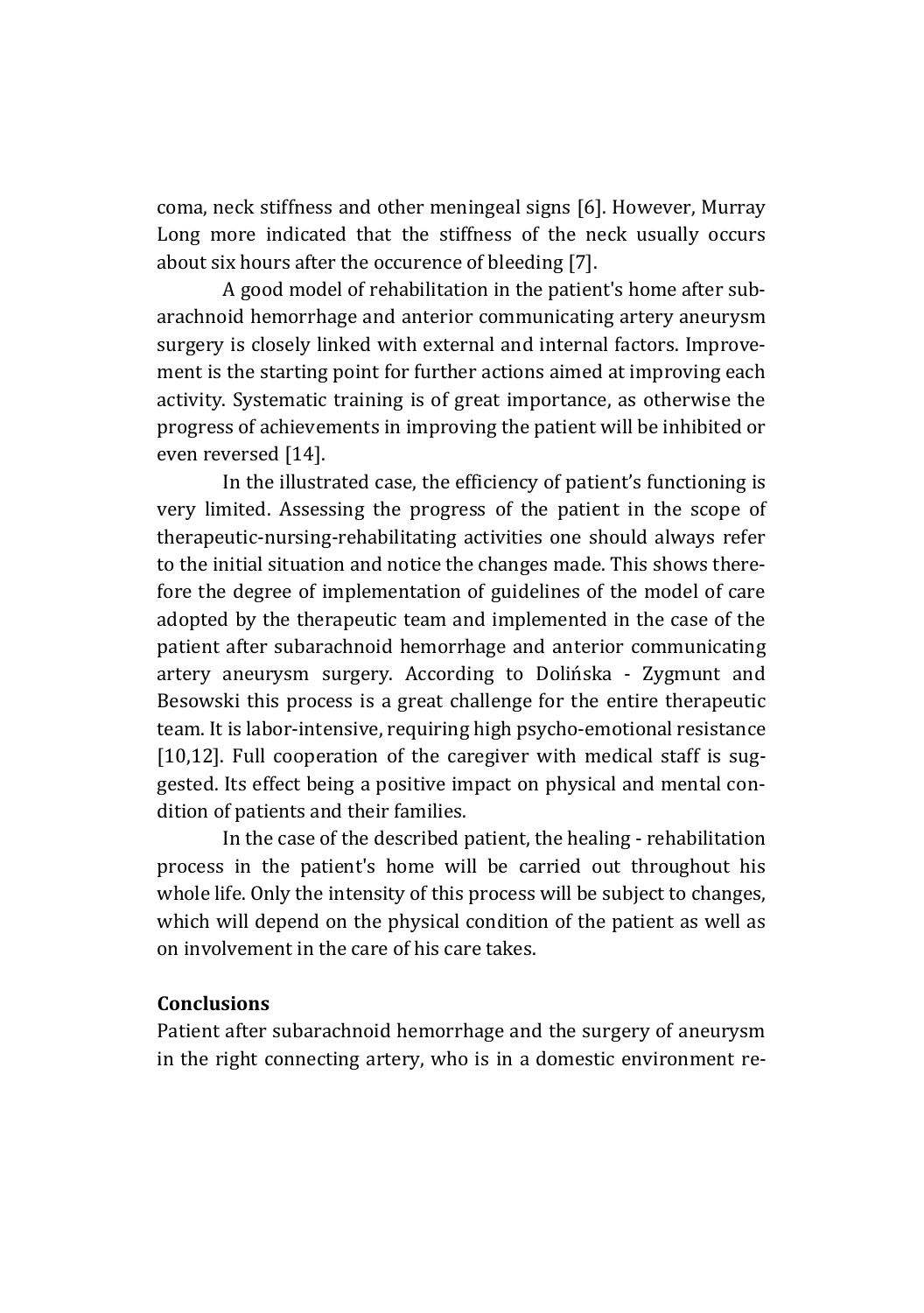quires constant assistance of another person in the performance of all daily activities.

## **Recommendations for nursing practice**

The patient requires a long-term process of improvement and constant nursing and medical care, including systematic health checks.

## **Bibliografia/Bibliography:**

- 1. Nowotny J. Podstawy kliniczne fizjoterapii w dysfunkcjach narządu ruchu MediPage Warszawa 2006: 167-174.
- 2. Dowożenka A, Wald I., Członkowska A. Neurologia kliniczna. PZWL Warszawa 1980: 82-85.
- 3. Prusiński A. Neurologia praktyczna. PZWL, Warszawa 2011: 230- 243.
- 4. van Gijn J., Kerr R.S., Rinkel G.J. Subarachnoid haemorrhage. Lancet. 2007; 369(9558): 306-18.
- 5. Feigin VL, Rinkel GJ, Lawes CM, et al. Risk factors for subarachnoid hemorrhage: an updated systematic review of epidemiological studies. Stroke. 2005; 36: 2773-2780.
- 6. Suarez J.I., Tarr R.W., Selman W.R. Aneurysmal subarachnoid hemorrhage. New England Journal of Medicine. 2006: 354(4): 387-96.
- 7. Longmore M., Wilkinson I., Turmezei T., Cheung C.K. Oxford handbook of clinical medicine for PDA. Oxford University Press, 2007: 841.
- 8. Kuch J. Rehabilitacja. PZWL, Warszawa 1989: 81.
- 9. Talar J. Neurorehabilitacja u progu XXI wieku. Katedra i Klinika Rehabilitacji, AM Bydgoszcz 2003:32-42.